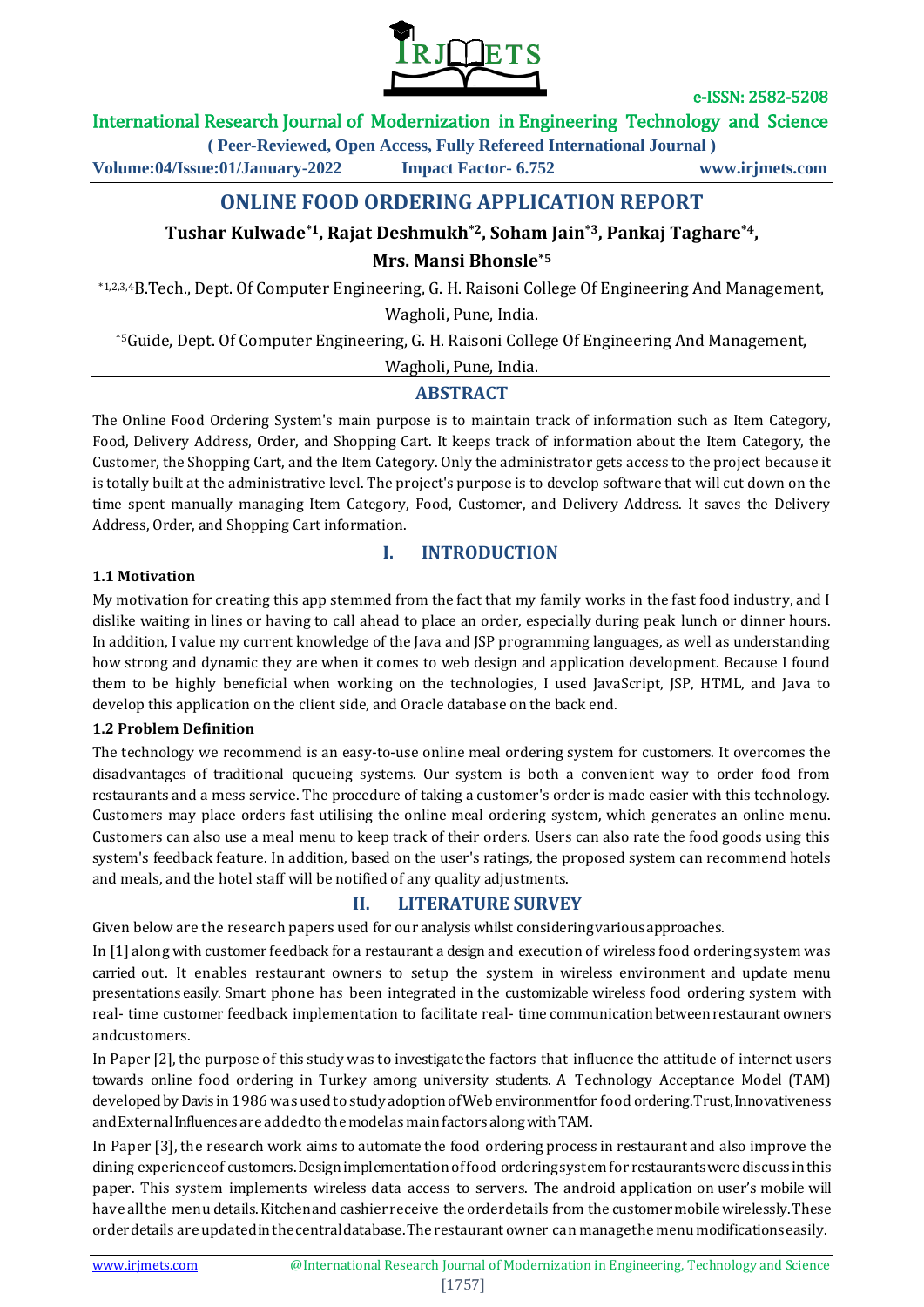

# International Research Journal of Modernization in Engineering Technology and Science

**( Peer-Reviewed, Open Access, Fully Refereed International Journal ) Volume:04/Issue:01/January-2022 Impact Factor- 6.752 www.irjmets.com**

In Paper [4], this research works on efforts taken by owners of restaurants to adopt information and communication technologies such as PDA, wireless LAN, costly multi-touch screens, etc. to enhance dining experience. This paper highlights some of the limitations of the conventional paper based and PDA-based food ordering system and proposed the low-cost touch screen- based Restaurant Management System using an androidSmartphoneortabletas a solution.

In Paper [5],the purpose of the study was The applicationis based on user's requirement and is user cantered. All issues related to all user which are included in this system are developed by this system. If people know how to operate android smart phone wide variety of people can use the application. This system willsolve the various issues related to Mess service. To help and solve important problems of people implementation of Online Food Ordering system is done. It can be concluded that, based on the application: Orders are made easily by this system; Information needed in making order to customer is provided by the system. Receiving orders and modifyingitsdata ispossible through the application anditalsohelpsadmin incontrollingallthe Food system.

# **III. SOFTWARE REQUIREMENTS SPECIFICATION**

#### **3.1 Introduction:-**

The next part provides an overview of the Software Requirements Specification developed from the subject Online Food Ordering System (SRS). To begin, the document's purpose and intended audience are described. The scope of the project is then specified in the paper, with a special emphasis on what the resulting programme will do and the benefits that come with it. There is also a glossary of terms used throughout the SRS. Finally, to facilitate reader comprehension and navigation, a full overview of the document is provided.

#### **3.1.1 Project Scope**

It could be beneficial for gaining complete information about perfect management. In a short period of time, the collection will be obvious, simple, and sensible. It will let a person understand the previous year's management in a clear and vivid manner. It also helps to finish all existing projects related to the Online Food Ordering System. The cost of collecting the management will be reduced, and the collection process will be more efficient. Our project aims to automate business procedures, so we've attempted to automate a number of processes in an Online Food Ordering System.

A person needs fill out several forms on a computer system, and a huge number of duplicates of the forms can be generated swiftly.

- In a computer system, it is not essential to create the manifest; instead, we can print it directly, saving time.
- Assisting employees in documenting their efforts in their different work areas.
- To make the most of resources by boosting their productivity through automation.
- The system creates a variety of data that can be used for a variety of purposes.
- It satisfies the user's needs.
- Be simple to understand and operate for both the user and the operator Have a nice user interface Be extendable
- The project was completed on time and on budget.

#### **3.1.2 User Classes and Characteristics**

#### **Users Classes:-**

Admin Section:

- o It aids in database management and application upkeep.
- o This will not be available to the general public.
- o It will be granted all of the application's rights.

#### **Customer Part:**

- o This section is for people who want food delivered to their homes.
- o If the user does not have an account, he or she can create one.
- o Valid credentials must be provided upon registration.
- o This information will be double-checked.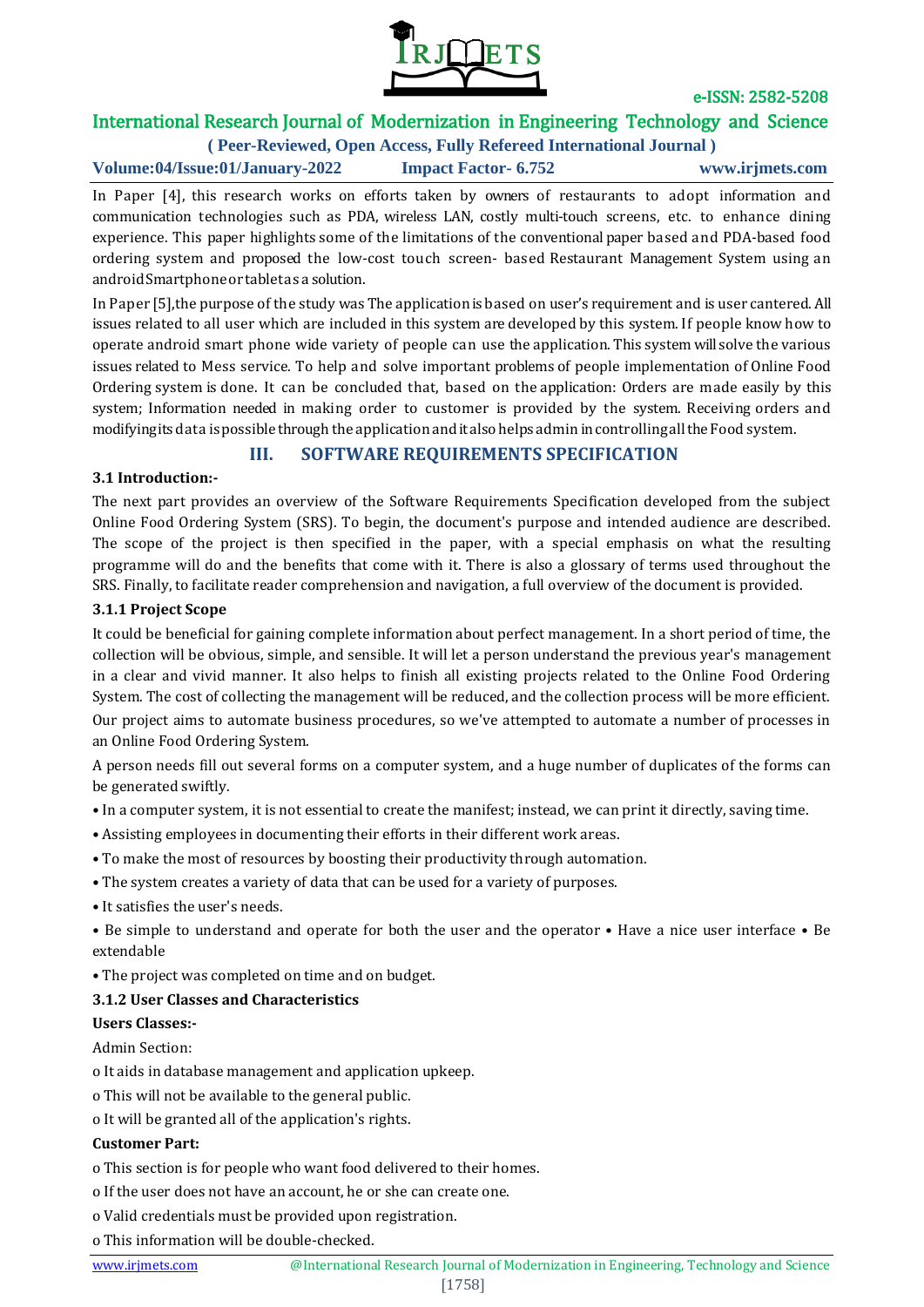

# International Research Journal of Modernization in Engineering Technology and Science

**( Peer-Reviewed, Open Access, Fully Refereed International Journal )**

**Volume:04/Issue:01/January-2022 Impact Factor- 6.752 www.irjmets.com**

o He will have access to services such as ordering, updating, cancelling, and a variety of payment alternatives. **Chef Section:**

- o The person who wants to make his own food and want to sell to customers they can login or sign up under this section.
- o While registration also the details provided should be valid and in correct format.
- o He is provided with features like posting dishes, updating dishes, deciding the price of his dishes & confirmation about his order.
- o If somebody orders a dish then the notifications will come to the chef and he is having that freedom to accept and rejecting that order.

# **User Characterstics:-**

The ONLINE FOOD ORDERING SYSTEM's end-users are divided into three groups: unskilled, partly skilled, and highly skilled.

Because the users of the surface computers are walk-in customers, no prior skills or knowledge should be anticipated beyond basic abilities to operate an automated system no more complex than a parking metre or vending machine.

#### **Partially Skilled user:-**

Users with only a basic understanding of the system: The users of the tablets and displays are waiters and cooks, respectively, and they should be able to utilise the system and instruct others with minimal training. They must be able to describe all parts of the user interfaces, with the exception of the server. Admins are in a similar situation, though they will have to learn new elements of the system (such as refunds), which should not be too tough. This user type is expected to have earned a high school diploma or its equivalent.

# **Highly skilled user:-**

The initial installation and configuration of hardware and the constituent ONLINE FOOD ORDERING SYSTEM system components (especially the server) will almost certainly necessitate the assistance of someone with significant computer experience, including extensive knowledge of networks and operating systems. Although the programme should not be overly complicated, it is not expected to be completely "plug and play." Users in this category should have a high school diploma or equivalent, as well as substantial computer expertise.

#### **3.1.3 Assumptions**:-

None of the constituent system components will be deployed as embedded applications, according to the SRS. The implication is that the target hardware will be capable of deploying standalone programs/applications without the need for bespoke embedded firmware. Tablet PCs with suitable computing capability and battery life are also expected to be used. The system's surface computers should be able to be used/left on for long periods of time (enough for daily use) and be programmable in the same way as x86 architecture computers are. Finally, for system communication, it is anticipated that the deployment environment can handle an IEEE 802.11 wireless network.

# **REQUIREMENTS**

The functional and non-functional requirements for the subject ONLINE FOOD ORDERING SYSTEM are presented in the next section. The functional needs are mentioned first, in order of importance to the whole system, clients, waiters, chefs, and administrators. Following that are the non-functional requirements for safety, security, the interface, human engineering, qualification, operation, maintenance, and performance. A natural language description was used to specify the functional requirements.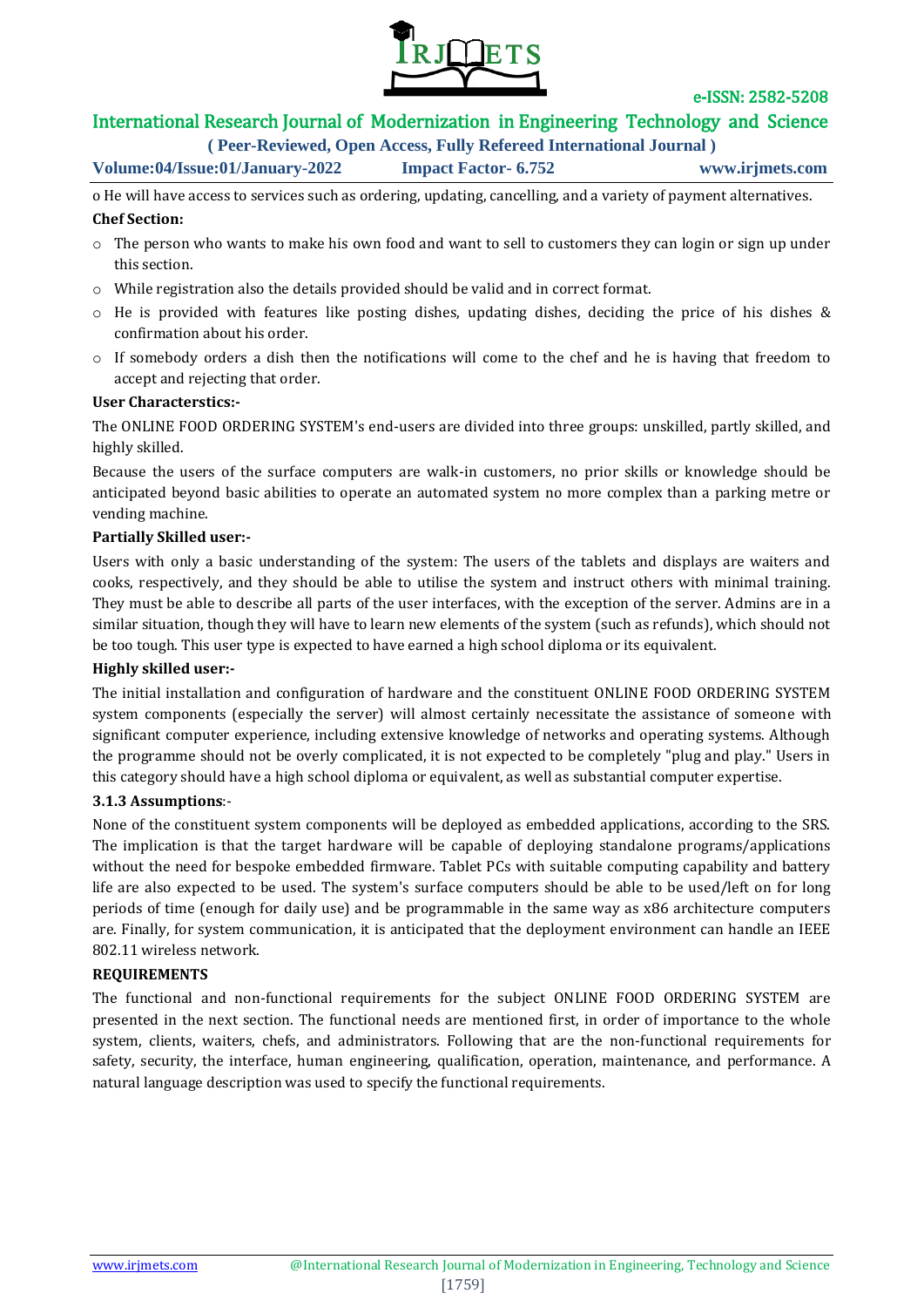

# International Research Journal of Modernization in Engineering Technology and Science



# **3.3 External Interface Requirements (If Any)**

# **3.3.1 User Interface:-**

#### **System interfaces**

The ONLINE FOOD ORDERING SYSTEM links with a current payment system, which includes a cash register and a software-accessible credit/EFTPOS system, to manage client invoicing quickly and conveniently. The payment system should be able to communicate information about whether or not the payment was successful to the ONLINE FOOD ORDERING SYSTEM system.

#### **3.3.1 User interfaces**

There are three separate user interfaces in the ONLINE FOOD ORDERING SYSTEM software, each of which is coupled to a physical hardware component (see Section 2.1.3). The three user interfaces accessible are Surface Computer UI, Tablet UI, and Display UI.

User Interface Design is concerned with the interaction between a user and a computer. It covers everything from starting the system to logging in to the final presentation of essential inputs and results. The whole flow of screens and communications is referred to as a dialogue. The following are some guidelines for designing a user interface:

- 1. The system's user should always be aware of what to do next.
- 2. The screen should be set up so that various types of data, instructions, and messages are always presented in the same general area.
- 3. Messages, instructions, and other information should be given for the system user to read for a sufficient amount of time.
- 4. Don't employ display features excessively.
- 5. User-enterable fields and answers should have default values.
- 6. If a mistake is found, the user should not be allowed to continue.

www.irjmets.com <sup>@International Research Journal of Modernization in Engineering, Technology and Science</sup>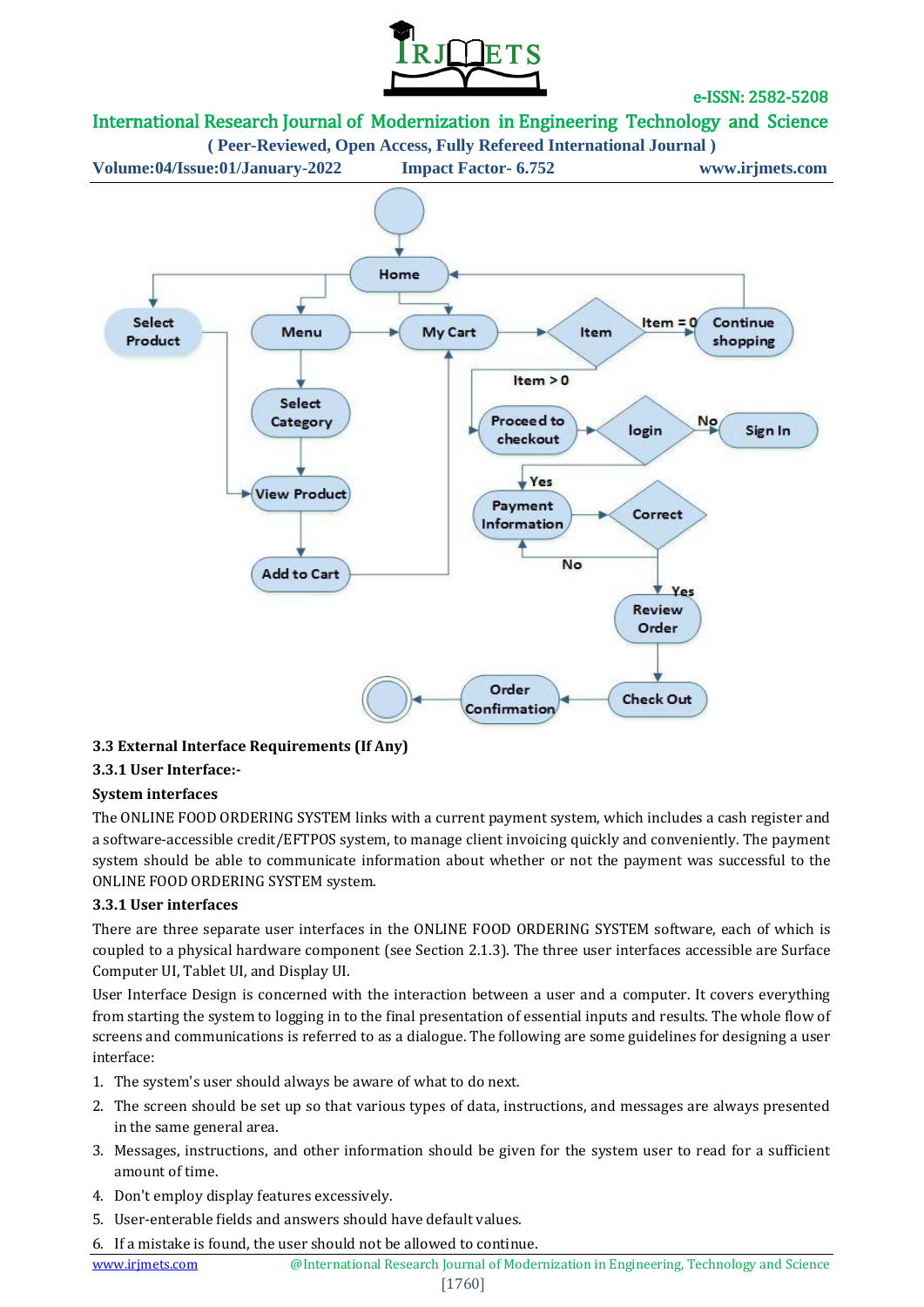

International Research Journal of Modernization in Engineering Technology and Science

**( Peer-Reviewed, Open Access, Fully Refereed International Journal )**

**Volume:04/Issue:01/January-2022 Impact Factor- 6.752 www.irjmets.com**

7. The system user should never see an operating system notice or a fatal error.

#### **3.5 System Requirement**

**3.3.1 Database Requirement:-**

**Firebase**



It also helps with the creation of app storage and authentication features.

A cloud-hosted database, the Firebase Realtime Database is a database that is updated in real time. All linked clients' data is saved in JSON format and synchronised in real time. When you construct cross-platform apps with our Apple, Android, or JavaScript SDKs, all of your clients share a single Realtime Database instance and are automatically updated with the most recent data.

Firebase is a Backend-as-a-Service (BaaS) platform that offers a variety of tools and services to help developers create high-quality apps more quickly.

If we had to characterise the BaaS, we'd say it's a cloud computing service model that lets web and mobile app developers connect their apps to backend cloud storage and APIs supplied by backend apps.

In fact, it allows app developers to establish Remote Configs, Notifications, and Real-time Databases for apps across several platforms.

It also helps with the creation of app storage and authentication features.

The Firebase Realtime Database is a cloud-hosted database that is updated in real time. The data of all linked clients is kept in JSON format and synced in real time. All of your code is portable when you use our Apple, Android, or JavaScript SDKs to create cross-platform apps. clients share a single Realtime Database instance and are automatically updated with the most recent data.

Firebase is a Backend-as-a-Service (BaaS) platform that provides developers with a set of tools and services to help them build high-quality apps faster.

We'd describe the BaaS as a cloud computing service paradigm that allows web and mobile app developers to link their apps to backend cloud storage and APIs provided by backend apps.

In fact, it allows app developers to establish Remote Configs, Notifications, and Real-time Databases for apps across several platforms.

Furthermore, Firebase may be utilised to improve user experience and engagement by increasing app marketing.

#### **Advantages:-**

- 1. Real-time Database Helps to Store and Synchronize Data
- 2. Firebase has Become Smarter with Google Analytics
- 3. Firebase Offers Facility of Crash Reporting to Fix Bugs Quickly

# **IV. SYSTEM DESIGN**

# **4.1 Entity Relationship Diagram (ERD)**

The Entity Relationship Diagram (ERD) is a visual representation that "allows specification of an enterprise schema that depicts the overall logical structure of a database" and "facilitates database design" (Korth, Sudarshan and Silberschatz, 2010). The database design for a restaurant application is shown in the ERD below.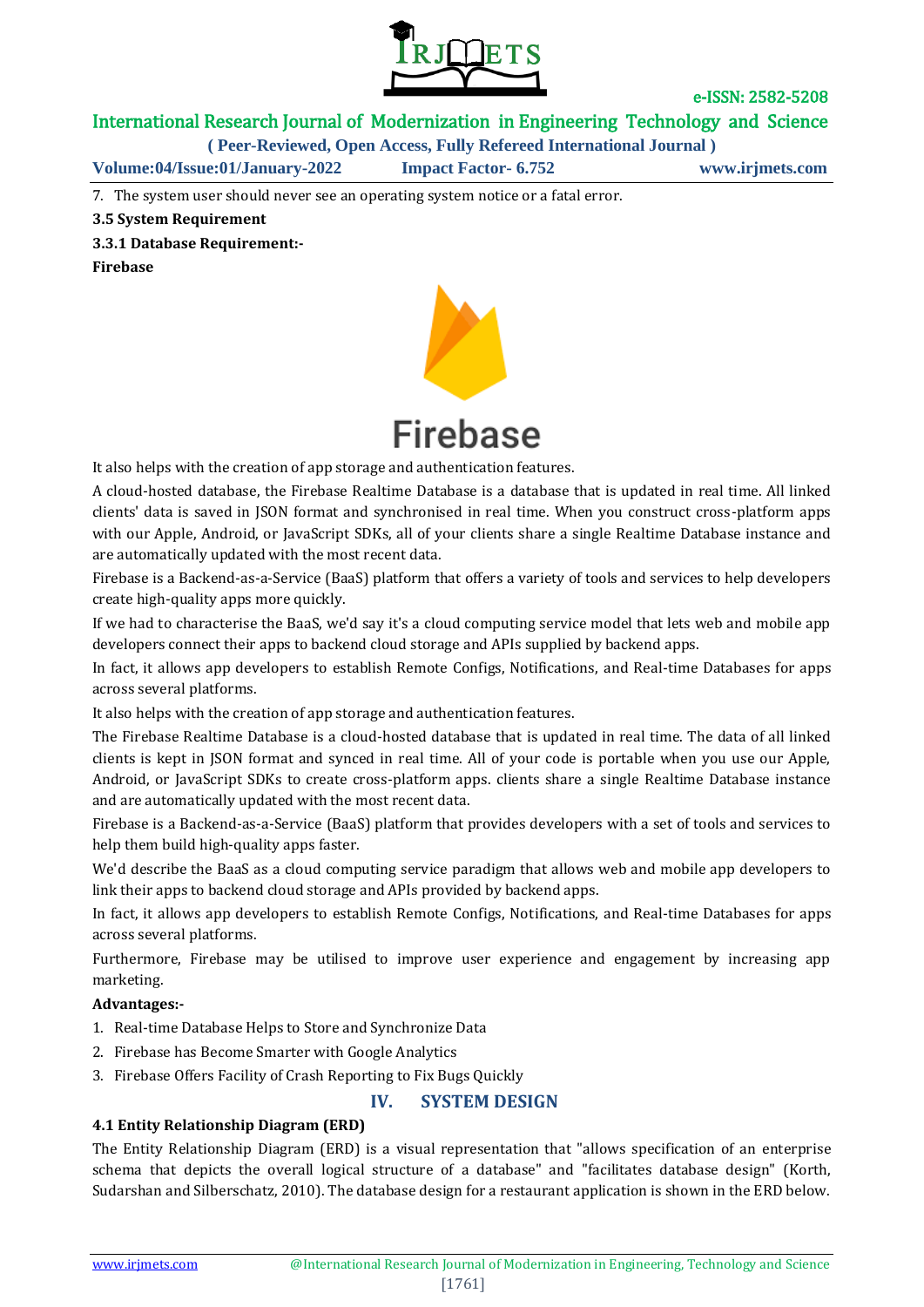

# International Research Journal of Modernization in Engineering Technology and Science

**( Peer-Reviewed, Open Access, Fully Refereed International Journal )**

**Volume:04/Issue:01/January-2022 Impact Factor- 6.752 www.irjmets.com**

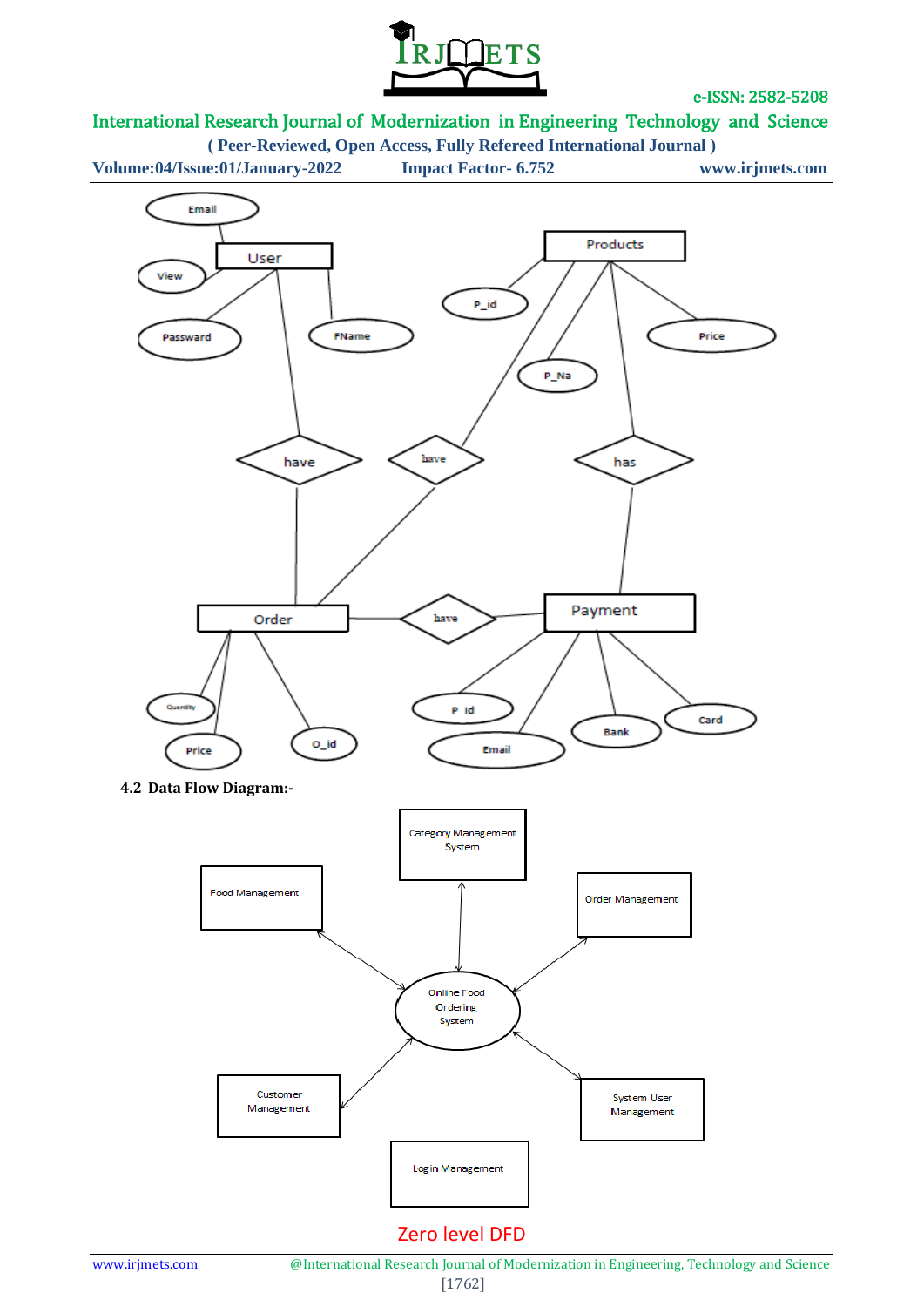

# International Research Journal of Modernization in Engineering Technology and Science

**( Peer-Reviewed, Open Access, Fully Refereed International Journal )**

**Volume:04/Issue:01/January-2022 Impact Factor- 6.752 www.irjmets.com**

A data-flow diagram is a visual representation of data flowing through a system or a process. The DFD also includes information on each entity's outputs and inputs, as well as the process itself. There are no control flows, decision rules, or loops in a data-flow diagram.

#### **4.3 System Implementation Plan**

Model View Controller, or MVC as it is more commonly known, is a software design pattern that is used to construct web applications. The Model View Controller pattern is made up of three parts:

- Model The lowest level of the pattern, which is responsible for data upkeep.
- View- This is in charge of displaying all or a portion of the data to the user.

• Controller - Software code that manages the Model's and View's interaction. MVC is popular because it separates the application logic and user interface layer, which allows for responsibility separation. All application requests are accepted by the Controller, which then works with the Model to prepare any data that the View requires. The View then uses the data generated by the Controller to create a final presentable response. The MVC abstraction can be graphically represented as follows. Diagram of MVC (Model View Controller Flow)

#### **Project Planning:**

An example of a software project plan is as follows:

1) Within the company: How will the project be implemented? What are the constraints (in terms of time, money, and personnel)? What does it mean to have a market strategy?

2) Client meetings: Meetings with customers on a weekly or timely basis, with a progress update presentation. Customers' feedback is also considered, and modifications and improvements are implemented as needed. Project milestones and deliverables are also shown to the customer.

# **For a successful software project, the following steps can be followed:**

Select a project

- project's aims and objectives are as follows:-
- o Understanding specification and requirement
- o Methods of analysis, design and implementation
- o Testing techniques
- o Documentation
- Project milestones and deliverables
- Budget allocation
- o Exceeding limits within control
- Project Estimates
- o Cost
- o Time

# **V. OTHER SPECIFICATION**

#### **5.1 ADVANTAGES**

- It's fast, easy and comfortable.
- Less hassle for you.
- An online menu is simpler to manage.
- It's just one click away.

# **5.2 Limitations of the System**

There are also certain limitations to the system. The shopping cart in the system only has basic features and does not allow for extensive cart customisation. Furthermore, server side programming handles almost all of the application's capabilities, including validation. It adds to the server's workload, especially when the programme receives a big number of users. Using client-side languages like JavaScript or HTML 5 to validate data can help solve this problem. The order model has also been developed. On the other hand, the controllers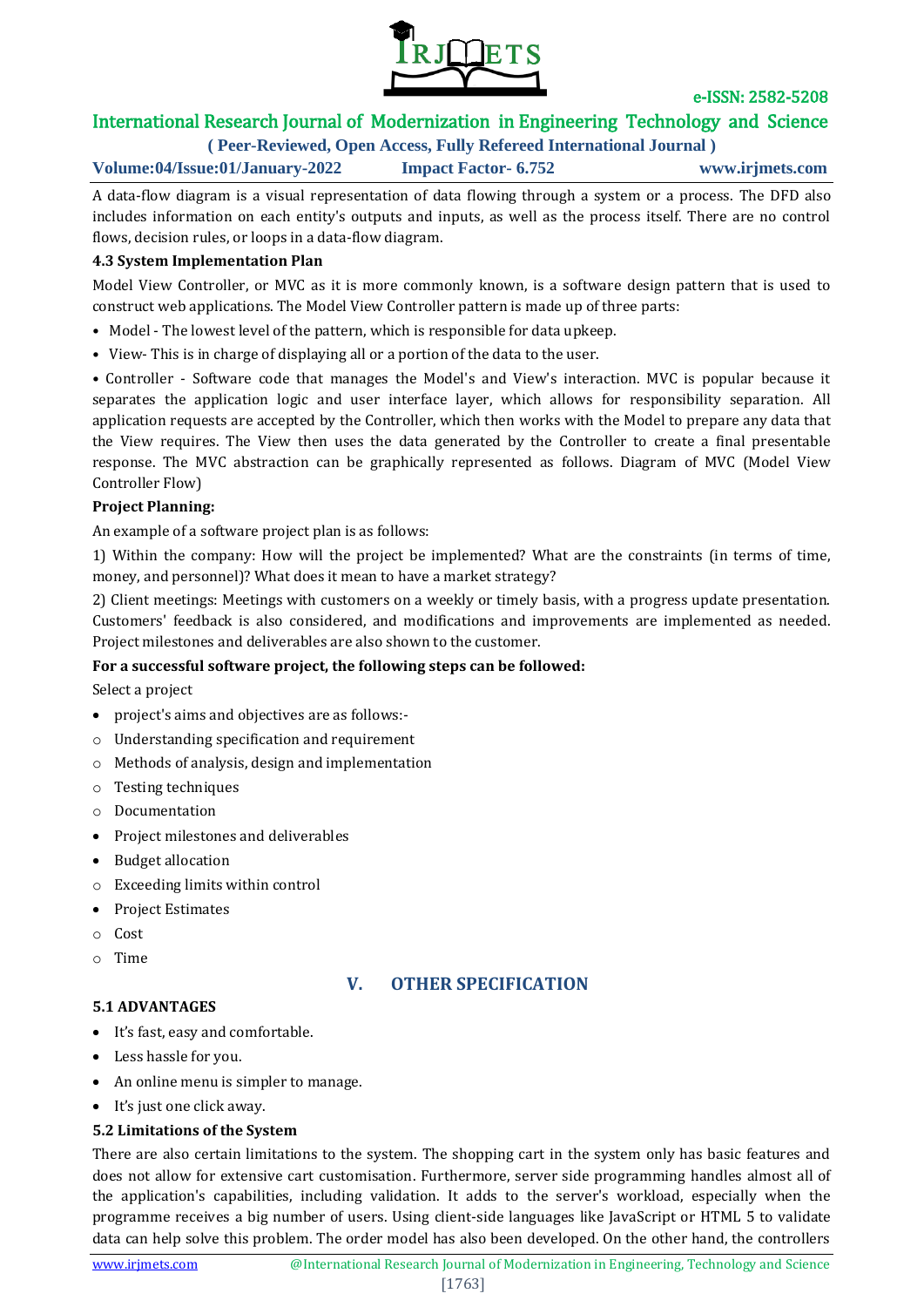

# International Research Journal of Modernization in Engineering Technology and Science

**( Peer-Reviewed, Open Access, Fully Refereed International Journal )**

### **Volume:04/Issue:01/January-2022 Impact Factor- 6.752 www.irjmets.com**

and functions for pushing data into the order table have yet to be built. As a result, you won't be able to see the orders you've placed.

#### **The following is a list of restrictions that can be found in the Online Food Ordering System:**

- Due to some criticality, an Excel export for Food Item, Category has not been established.
- Because the transactions are carried out in an off-line environment, no online data for the customer, order collection, or amendment is possible.
- Due to batch mode execution, no off-line reports of Food Item, Confirm Order, or Customer may be created.

#### **5.3 Applications**:-

- Food-to-go merchants, restaurants, and takeaways benefit from online food ordering software created expressly for them. Clients appreciate the convenience of ordering food online, hence online food ordering is rapidly growing. Get our online meal ordering app and expand your sales channels.
- Customers can place orders from their PCs, tablets, and cellphones via Celexsa's online meal ordering app. They can browse your menu options, pick what they want, and place an online order. Payment will also be made via the internet. Customers can have their meals delivered or pick them up in person.
- Using an online food ordering app or a restaurant ordering app has several advantages, including lower labour costs, fewer walk-away customers, and quicker wait times. This restaurant online ordering system is designed for multi-location food to go chains and independents, including restaurants, cafes and coffee shops, fast food, take-out, and other catering services.
- Getting your business online allows you to make a lot more sales, which will help you build a better reputation in the market. Existing customers will have a fantastic new way to order with your online menu, and new customers will find you quickly through popular web search engines. The system is customised to match the look and feel of your current website. We assist entrepreneurs in expanding their businesses in the digital age.

# **VI. CONCLUSION**

Finally, for the online meal ordering system, we created a secure, user-friendly food ordering administration system. Whether they are Administrators or Customers, this system can look after them all. This system will let them manage client meals, delivery boy data, and expand without creating any disruption. This system is completely secure because each user is assigned a unique user ID and password, preventing unauthorised access. With online payment, registration, and cancellation, it's a lot easier to use. As a result, using this strategy will help to minimise labour expenses while also giving clients more opportunity to enjoy the services.

# **VII. FUTURE WORK**

The work that will be implemented with future editions of the software is described in the following section.

- Allow customers to modify orders: Allow clients to customise their food orders.
- Improve the user interface by include more interactive features for the user. Add information about deals and promotional offers on the home page. Add a week/worth day's of recipes to the home page.
- Payment Options: PayPal, cash, and gift cards are just a few of the options available. Allows you to save payment details for future use.
- Delivery Options: Include a delivery choice.
- Order Process Estimate: Show the customer a graphical order status gauge.
- Order Status: Only active orders will be shown to restaurant employees.

#### Order Ready notification: Send an Order Ready notification to the customer.

# **VIII. REFERENCES**

- [1] Kirti Bhandge, Tejas Shinde, Dheeraj Ingale, Neeraj Solanki, Reshma Totare,"A Proposed System for Touchpad Based Food Ordering System Using Android Application", International Journal of Advanced Research in Computer Science Technology (IJARCST 2015).
- [2] Varsha Chavan, Priya Jadhav,Snehal Korade,Priyanka Teli, "Implementing Customizable Online Food Ordering System Using Web Based Application", International Journal of Innovative Science, Engineering Technology(IJISET) 2015.